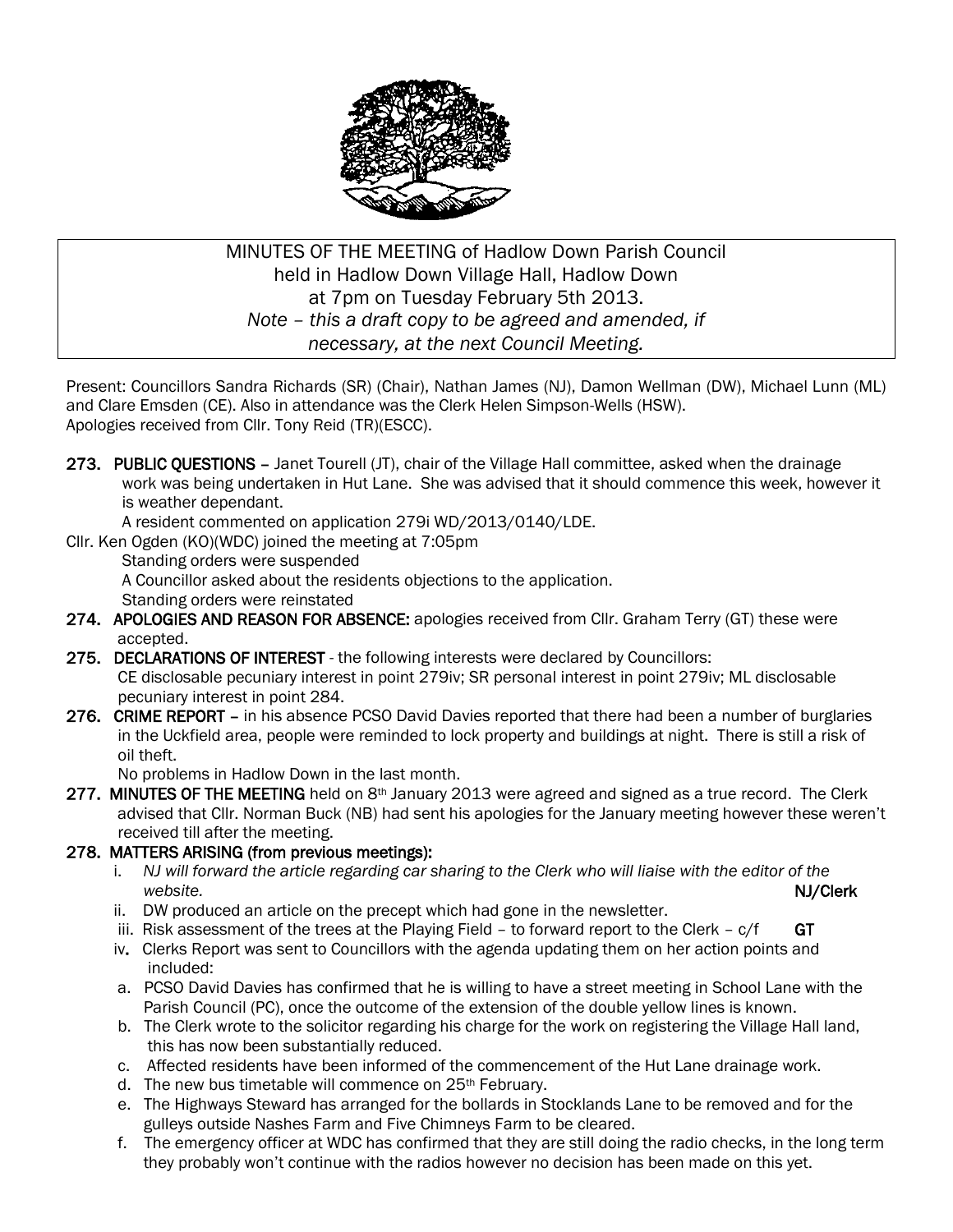- g. Highways have identified that there is a minor problem with one of the pipes on the drainage in Stocklands Lane, the structures team will add the head wall to their routine inspections.
- h. The Clerk has continued to liaise with ESCC Highways team regarding the application to extend the double yellow lines in School Lane. *She will see if they have managed to speak to the objector and will ask for the date when the application will be discussed at a meeting with the lead member.*

Clerk

#### 279. PLANNING APPLICATIONS:

i. WD/2013/0140/LDE UNITS 1 / 2 COLES HALL FARM, FIVE ASHES TN20 6JH - Use of buildings for B8 storage – a discussion was held on this application. It was highlighted that there isn't permission for unit 2a to be an office, *Clerk to highlight with planning enforcement*. Clerk 'The Parish Council discussed the application for a Certificate of Lawful Development and oppose this application for the following reasons: we understand that there has not been 10 years of the existing use of the building; we believe that it is misleading quoting this address as Coles Hall Farm as we understand it should be Coles Hall Barns; we have concerns that unit 1b is currently being used for more industrial activity, including as a workshop (for which we believe it doesn't have permission), than that indicated in the application. (5/0)

Standing orders suspended

 KO advised that any objectors need to prove their statements of objection and that past Councillors can comment on the validity of applications. *NJ to see if a previous Councillor wishes to comment.* NJ

- ii. WD/2012/2311/F SECRET GARDEN, WILDERNESS LANE TN22 4HT Erect small span steel farm building to replace existing dilapidated building – The Parish Council supports this application. (5/0)
- iii. WD/2012/2477/F HUGGETTS FURNACE FARM, HASTINGFORD LANE, TN22 4DY Re-development of existing swimming pool. Minor modification within existing location boundary. Addition of spa/Jacuzzi – The Parish Council supports this application. (5/0)

#### CE left the meeting

 iv. WD/2012/2271/O FIVE CHIMNEYS EGGS, CURTAINS HILL, TN22 4DU – Erection of an agricultural workers dwelling to replace existing mobile home. Minor resiting of proposed dwelling.- The Parish Council object to the application on the following grounds: unnecessary development in an Area of Outstanding Natural Beauty; a four bedroom house is considered to be too large for the site and for its intended use. (0/4)

CE rejoined the meeting

v. WD/2013/0173/LB WAGHORNS, WAGHORNS LANE TN22 3EB – Single storey kitchen

extension/utility and cloakroom and first floor shower room.

Standing orders suspended

 KO advised that a recent similar application in Buxted was approved by the inspector at appeal Standing orders reinstated

The Parish Council support the application. (3/2)

#### LAWFUL USE DECISION:

i. WD/2012/2242/LDE THE OASTS, BROADREED FARM, CRIERS LANE - Four bay garage and store. 280. REPORTS FROM CLLR. TONY REID, ESCC & CLLR. KEN OGDEN WDC – TR has advised that ESCC has been

granted over £2 million by central government for highway works.

 It was highlighted that TR will be resigning as an ESCC Councillor at the May election, it was agreed that the PC would like to express their thanks to him for the work he has done for the village.

 KO thanked everyone who attended the meeting at WDC regarding the new Community Centre. KO and ML attended the WDC Scrutiny Committee and challenged them on some of the actions taken by the district council.

 ML advised that District Councillors have called for an Economic and Community Development Impact Study of the 7km Ashdown Forest zone. KO advised that results are needed by March on two sites available for dog walking. They have both pushed for community centres and the amount of floor space allowed and over the redevelopment of old hall sites. The Chair advised that Cllr Roy Galley (WDC) had rung her about having a meeting regarding the new Community Centre, *she will contact Bob Lake so he can also attend.* SR

281. BANK RECONCILIATION: - for January 2013 agreed and signed.

### 282. OTHER FINANCE MATTERS: –

- i. Prior to the meetings the Councillors had been sent details of the quotes for the printing of the Hadlow Down leaflet. The PC agreed to give a donation of £100 towards the cost of these, payable under the power given in the Local Government Act 1972 s.142 (2a).
- ii. The Clerk updated the PC on the increase in WDC's bin emptying charges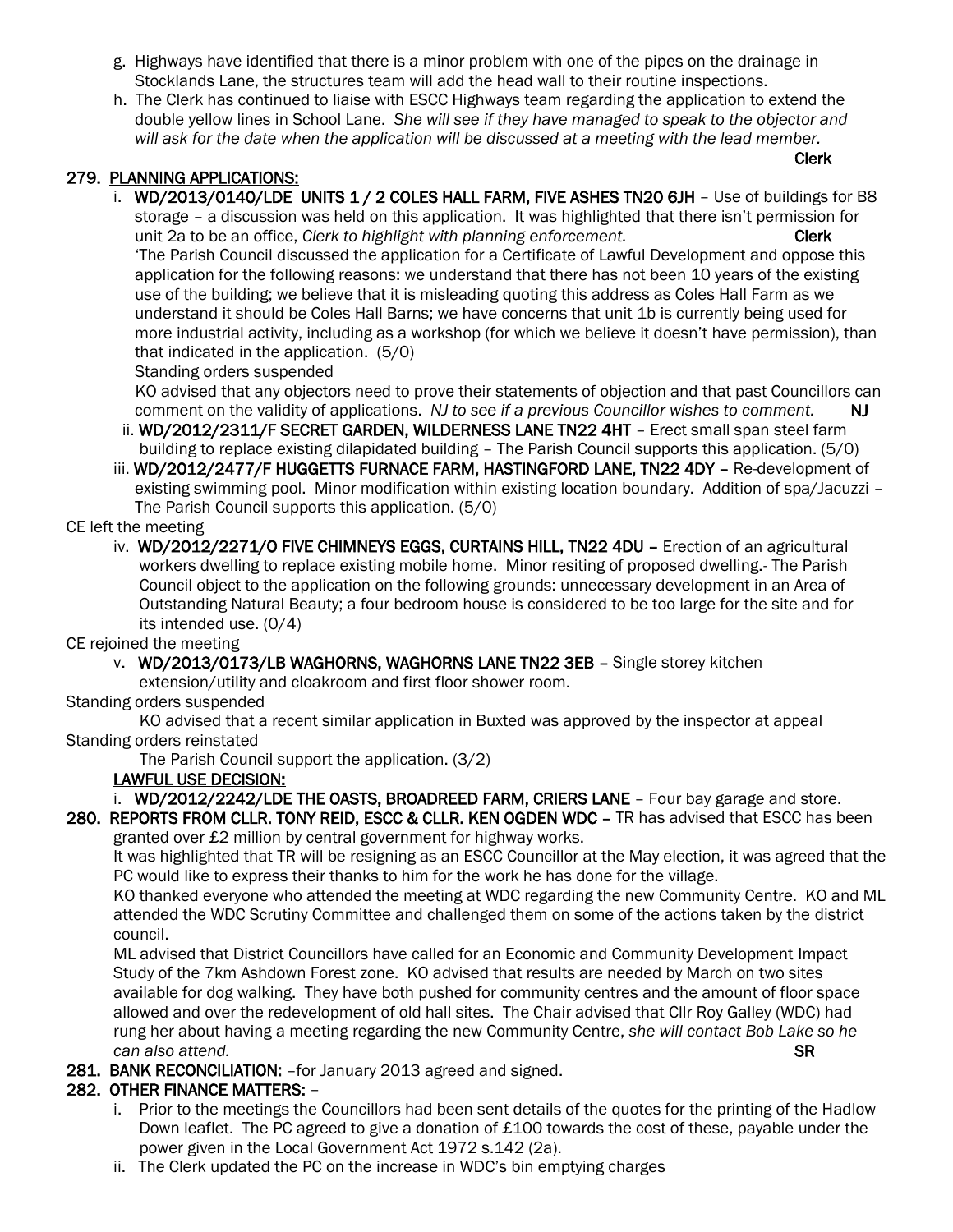- iii. The PC agreed to share the cost of the LCR subscription with Arlington PC
- iv. Only 1 quote received so far for the external cabling costs for the Village Hall, awaiting 2 more. *DW to also obtain a quote for cabling costs.* DW

### Standing orders suspended

JT agreed to send DW information on the cabling requirements.

Standing orders reinstated.

283. NEW COMMUNITY CENTRE – the Clerk advised that due to the state of the playing field it wasn't possible to do the Geotech survey yet, this meant that it was unlikely that the soil from Uckfield would be used, as the timescales were too tight. A Councillor suggested that the playing field be mole ploughed and backfilled with sand, to be raised at the next Community Centre meeting. The Clerk updated the PC on the comments made by WDC at the recent Parish Training, where they confirmed that Hadlow Down would get a new Community Centre however the size of it and the use for the current hall could be a problem.

#### ML left the meeting.

284. PRIVATE ACCESS ONTO THE PLAYING FIELD – the Clerk updated the PC on a phone call she received from a resident regarding the letter she had sent out relating to private access onto the playing field. A discussion was held on this matter. It was agreed that the Clerk's role is to advise the Council and to act in its interests. *Clerk to respond to the resident.* Clerk and the research of the responding of the responding of the resident.

ML rejoined the meeting

285. PARISH ASSEMBLY AND ANNUAL MEETING – the Clerk raised that it had been commented to her that the PC should use a sound system to ensure everyone could hear at the Parish Assembly. It was agreed that instead the set up would be altered to ensure that the public were closer to the speakers and that apart from the guest speaker, everyone else would only speak for a short amount of time. *SR to talk to a*  **Governor about the talk from the school. SR** 

 *The Clerk will find out if the PCSO, District and County Councillors are able to attend.* Clerk It had been highlighted that rather than using Rotherfield St Martin as speakers at the Parish Assembly that representatives of the TN22 club should do a presentation as they provide a similar service and are based in the village. Special motion signed by Councillors who agreed to change the speaker. *Clerk to write to Rotherfield St Martin speaker cancelling the booking.* The state of the control of the Clerk

- 286. EMERGENCY PLANNING NJ advised that the disc and file were not available. *SR to see if there is any information remaining on her computer.* See a set of the set of the set of the set of the set of the set of the set of the set of the set of the set of the set of the set of the set of the set of the set of the set of the
	- NJ to liaise with GT about organizing an emergency planning meeting. NJ
- 287. GAS LEAK FROM FRANCE the PC were updated on the recent gas leak from France and on the difficulty in obtaining information. It was agreed that the Emergency Planning committee meeting would discuss how to disseminate information to residents should a similar situation occur in the future. It was suggested that the editor of the website may be able to email information to his contact list.
- 288. VILLAGE HALL LAND the Clerk confirmed that the Village Hall land has been registered with a Freehold Possessory title using the original plan, rather than the amended one that was agreed by the trustees, despite the solicitor requesting that the amended plan be used. *The Clerk will check whether a new lease now needs to be agreed for the Village Hall.* And the comparison of the Clerk Clerk
- 289. ICE ON FOOTPATHS the Clerk had received correspondence from a resident regarding the ice on the footpath outside St Mark's School following the recent snow. This has been discussed in previous years, the PC do not have a power to pay for grit bins. It was thought that schools had been asked to clear the snow to ensure that the paths weren't icy, *Clerk to investigate.* Clerk Clerk

The Chair agreed to speak to the Headteacher, Clerk to respond to resident. **Clerk/SR** Standing orders suspended*.*

KO advised that jumbo bags of salt were given to some villages, to be raised at the next SLR meeting. 290. REPORTS FROM COUNCILLORS (COUNCIL MATTERS AND OUTSIDE BODIES):

 Cllr. Nathan James – Youth and Emergency Planning – NJ advised that he had met with the contractor. He updated the PC on changes to the planned work, this will reduce the cost, he confirmed that the work would extend approximately 1m along the land to the south of the Village Hall. The Chair advised that a resident had felt that a ditch should be dug on the edge of this land to help with the drainage, however the quotes had already been received for the agreed work and it was felt important to get the work done as soon as possible due to the expected bad weather. *NJ to see if the contractors can do a small ditch along this area, without the cost increasing.* SR asked that she be informed when the work is commencing. NJ Cllr. Damon Wellman – Neighbourhood Watch and Safer Wealden Partnerships – highlighted that there had been a recent accident at the crossroads at the bottom of School Lane. He also raised about the number of potholes in Hastingford Lane.

Other potholes were highlighted by Councillors including ones between Rosers Common and Shepherds